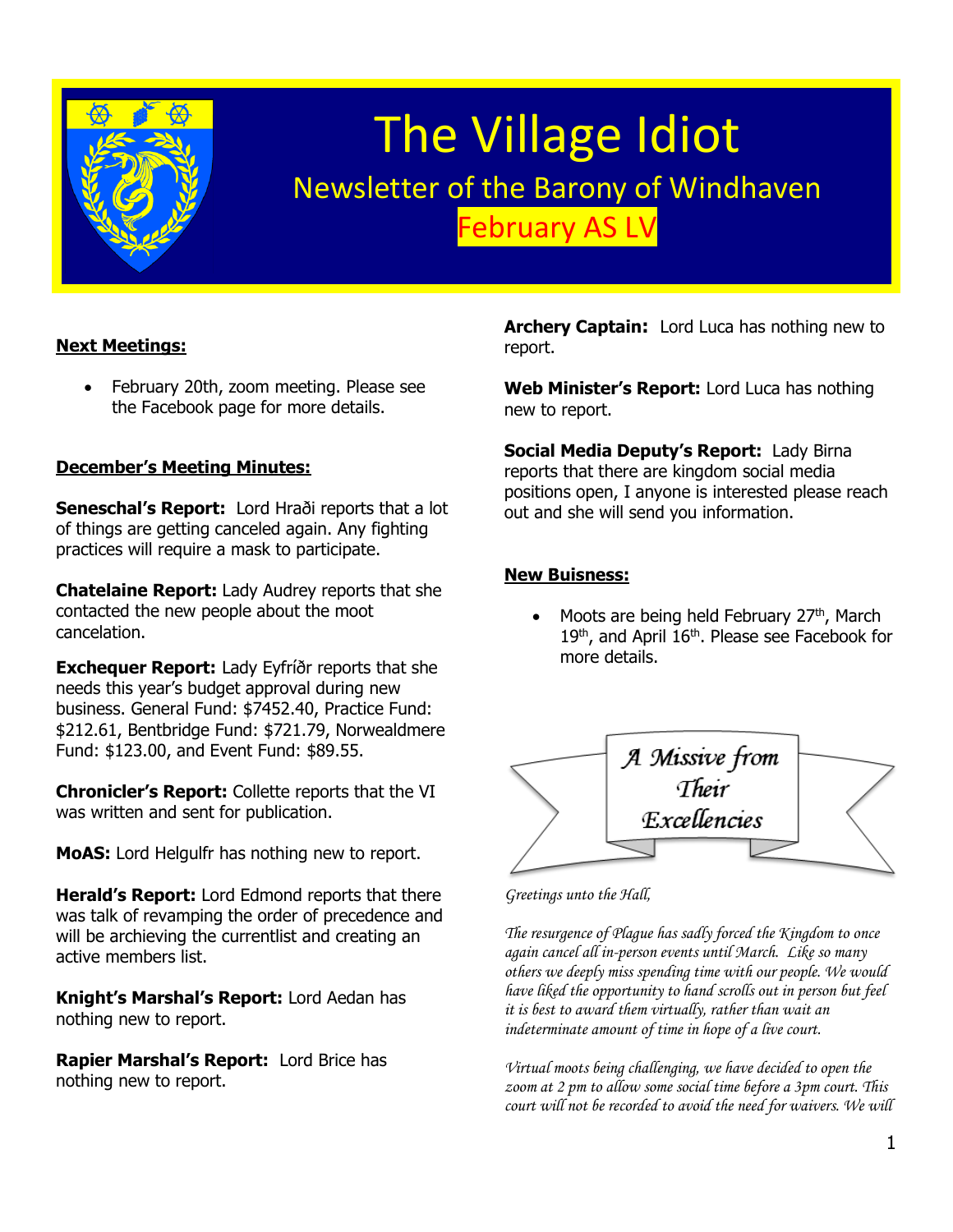*leave the zoom open after court for anyone who wishes to stay for social time. We welcome everyone to join us for an hour or two, and specifically request the attendance of the following gentles: Baroness Xanthippe Botaneatissa, Baron Iohannes Glenfidanus, Lord Helgulfr Arngeirsson, Lady Collette of Windhaven, and Hilde Steward.*

*Stay healthy, folks!*

 $M + H$ 

### **Old Business:**

- Missile Mayhem is scheduled for October 1st.
- Moots are being held February 19<sup>th</sup>, March 19<sup>th</sup>, and April 16<sup>th</sup>. Please see Facebook for more details.
- T-shirts: Lady Eyfríðr said the T-shirts are are in! Please see her to get yours. Prices are \$15/tshirt and \$17/long sleeve shirt.



*Greetings from the Canton of Bentbridge!* 

*Next meeting Monday February 21st, please look at the Facebook page for more information about the online meeting.*

### **Guild Reminders**:

**Rapier Practice-** Closed until a winter site Is found.

**Fighter Practice-** Closed until a winter site is found.

**Archery Practice-** Closed until a winter site is found.

SCA/Northshield/Windhaven Facebook Links

Northshield https://www.facebook.com/groups/kingdomofn orthshield

Windhaven <https://www.facebook.com/groups/Windhaven>

Army of Northshield https://www.facebook.com/groups/656097414 404272/

Northshield Barter and Trade SCA https://www.facebook.com/groups/469057956 444539/

If you have more links (Facebook or otherwise) that you would like to see added to this list, please email chronicler@baronyofwindhaven.org

## **Barony of Windhaven Officers List**:

Baron Baron Hamish of Nisbet (James Nesbitt) [baron@baronyofwindhaven.org](mailto:baron@baronyofwindhaven.org)

**Baroness** Baroness Markéta Barfussin (Melissa Heenan) [baroness@baronyofwindhaven.org](mailto:baroness@baronyofwindhaven.org)

**Seneschal** Lord Hraði Bjarnylr (Reid Wooldridge) seneschal@baronyofwindhaven.org

**Exchequer** Lady Eyfríðr Matheusdóttír (Erica Young) [exchequer@baronyofwindhaven.org](mailto:exchequer@baronyofwindhaven.org) **Herald** Lord Edmund Campbell (Ed Luebke) [herald@baronyofwindhaven.org](mailto:herald@baronyofwindhaven.org)

**Chronicler** Collette of Windhaven (Michelle Hendricks) [chronicler@baronyofwindhaven.org](mailto:chronicler@baronyofwindhaven.org)

Minister of Arts & Sciences

**SCA**